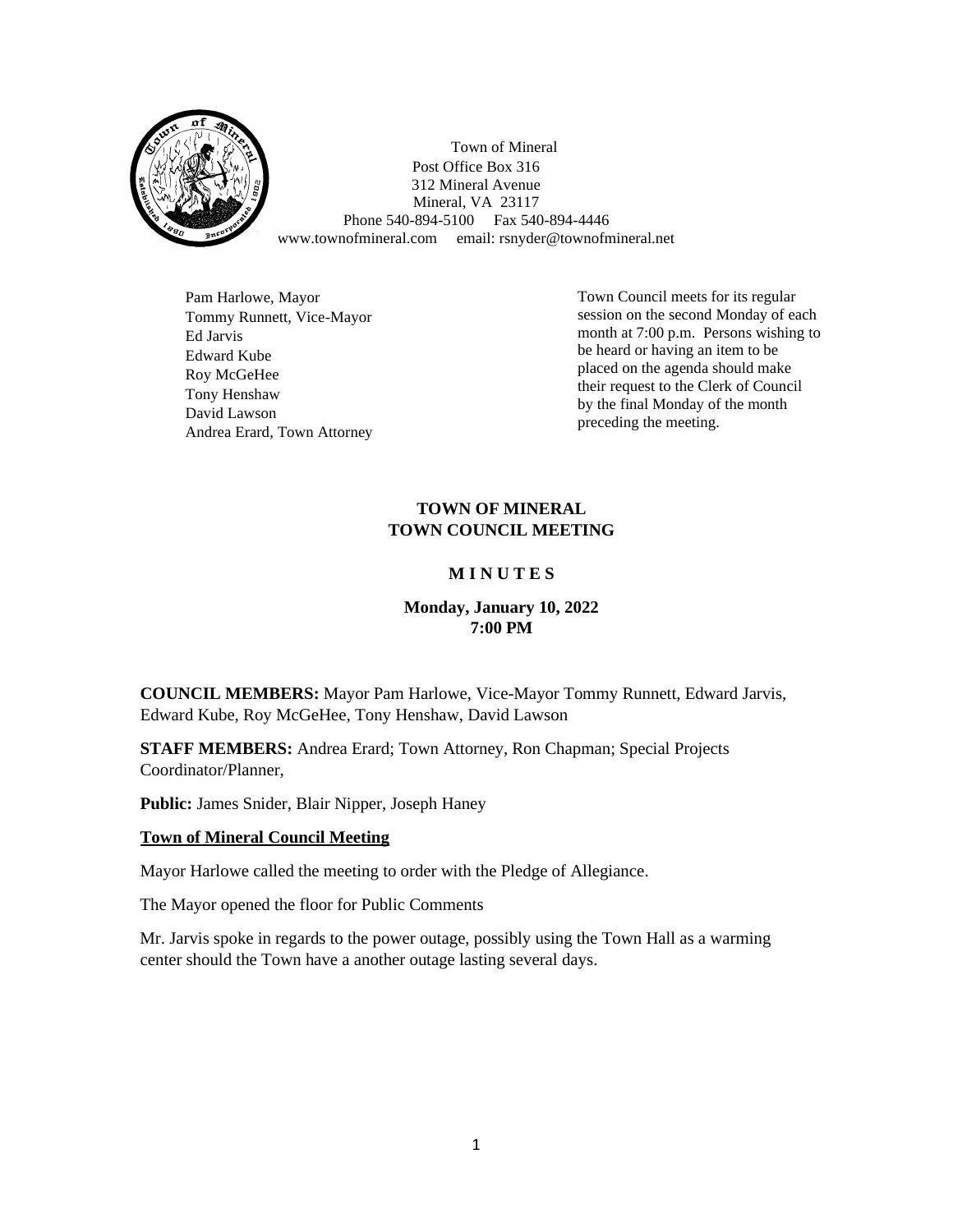**Motion was made by Mr. Jarvis to adopt the agenda. Seconded by Mr. Runnett. Motion passed with a unanimous vote.** 

| <b>Tommy Runnett</b> – yes | <b>Roy McGeHee - yes</b>  |
|----------------------------|---------------------------|
| Ed Jarvis – yes            | <b>Tony Henshaw - yes</b> |
| Ed Kube – yes              | David Lawson - yes        |

#### **Approval of Council Meeting Minutes**

The previous Town Council Meeting Minutes which were provided to Council at the beginning of the meeting were briefly discussed. It was decided to table the discussion to allow the Council time to read over all of the minutes before making a motion to accept them.

#### **Approval of Bills to be Paid**

**Motion was made by Mr. Jarvis to approve the January Bills to be Paid. Mr. Lawson seconded. Motion was passed with a unanimous vote.**

| <b>Tommy Runnett</b> – yes | <b>Roy McGeHee - yes</b>  |
|----------------------------|---------------------------|
| <b>Ed Jarvis</b> – yes     | <b>Tony Henshaw - yes</b> |
| <b>Ed Kube</b> – yes       | David Lawson - yes        |

### **Town Attorney Report**

Ms. Erard informed the Council of the Governor's Declaration of a State of Emergency in regards to COVID. It was advised that the Town could declare a local State of Emergency. The benefit would be additional hospital funding and some staffing cost reimbursement and while allowing some leeway on government functions.

**Motion was made by Mr. Runnett to declare a local State of Emergency. Mr. Lawson seconded. The motion was passed with a unanimous vote.** 

| <b>Tommy Runnett</b> – yes | <b>Roy McGeHee - yes</b>  |
|----------------------------|---------------------------|
| Ed Jarvis – yes            | <b>Tony Henshaw - yes</b> |
| <b>Ed Kube</b> – yes       | David Lawson - yes        |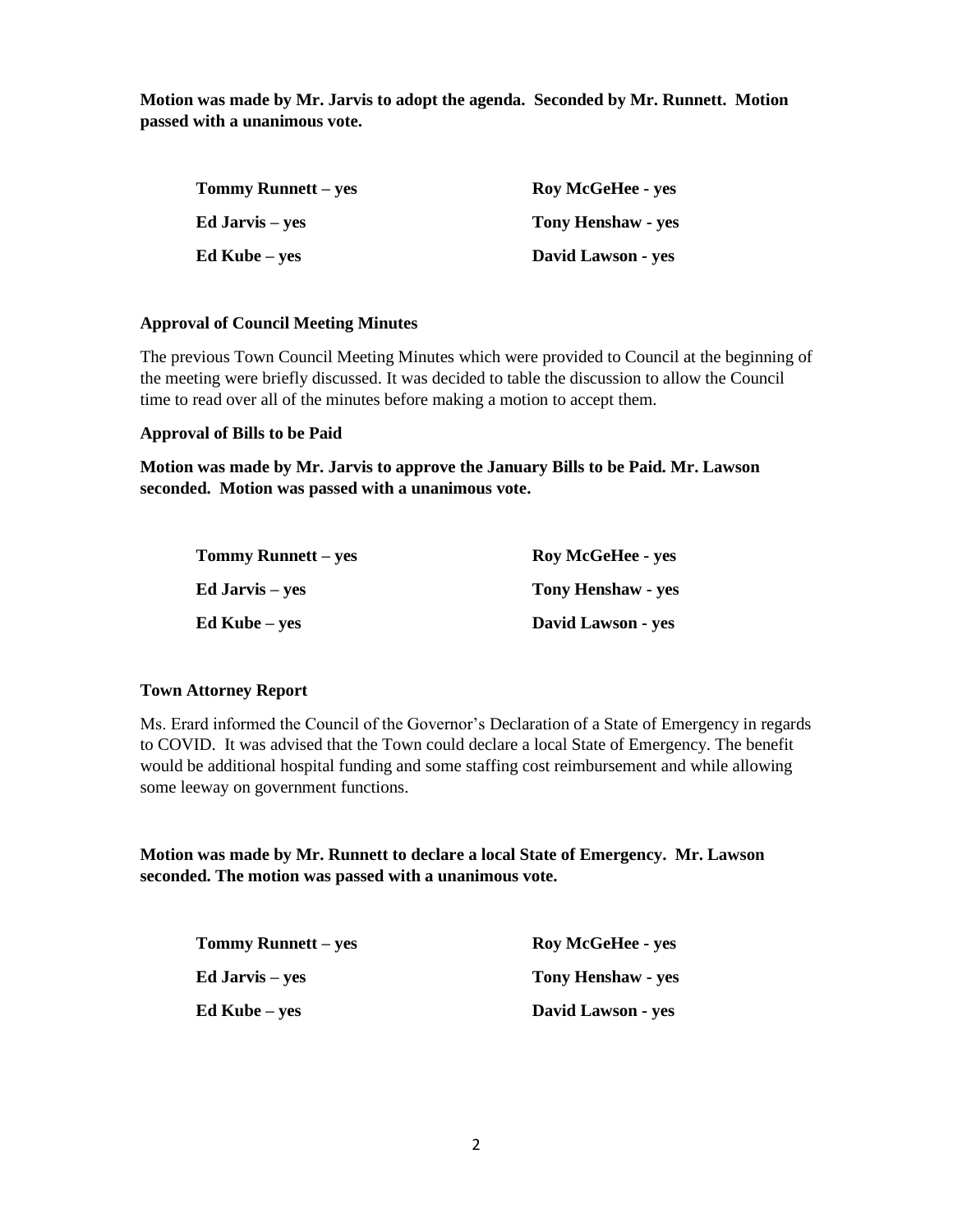#### **Standing Committee Reports**

Beautification/Anti-Litter Committee: no report

Building Committee: no report

Budget and Finance Committee: no report

Cemetery Committee: no report

Communications Committee: no report

Economic Development Committee: no report

The Personnel Committee updated the COVID policies, specifically the Return to Work Policy.

The Mayor asked Council to review the employee Holiday Schedule. After discussion, Council decided the holiday schedule would remain as voted on during the December Council meeting.

The Mayor alerted the Council that an ordinance and a public hearing is needed to change the date of the elections in the Town of Mineral.

**A motion was made by Mr. Runnett to approve advertising a Public Hearing to change the date of the election to November, as required by the State of Virginia. Mr. Kube seconded. Motion was passed with a unanimous vote.**

| <b>Tommy Runnett – yes</b> | <b>Roy McGeHee - yes</b>  |
|----------------------------|---------------------------|
| Ed Jarvis – yes            | <b>Tony Henshaw - yes</b> |
| Ed Kube – yes              | David Lawson - yes        |

The Council explored the option of changing the day of the regular monthly Council Meeting. The decision was made to leave the Meeting schedule as it stands.

The Planning Commission discussed amending their legislation by Ordinance. The Planning Commission would consist of five members and two ex officio members; one from the Town Council and one being the Planner.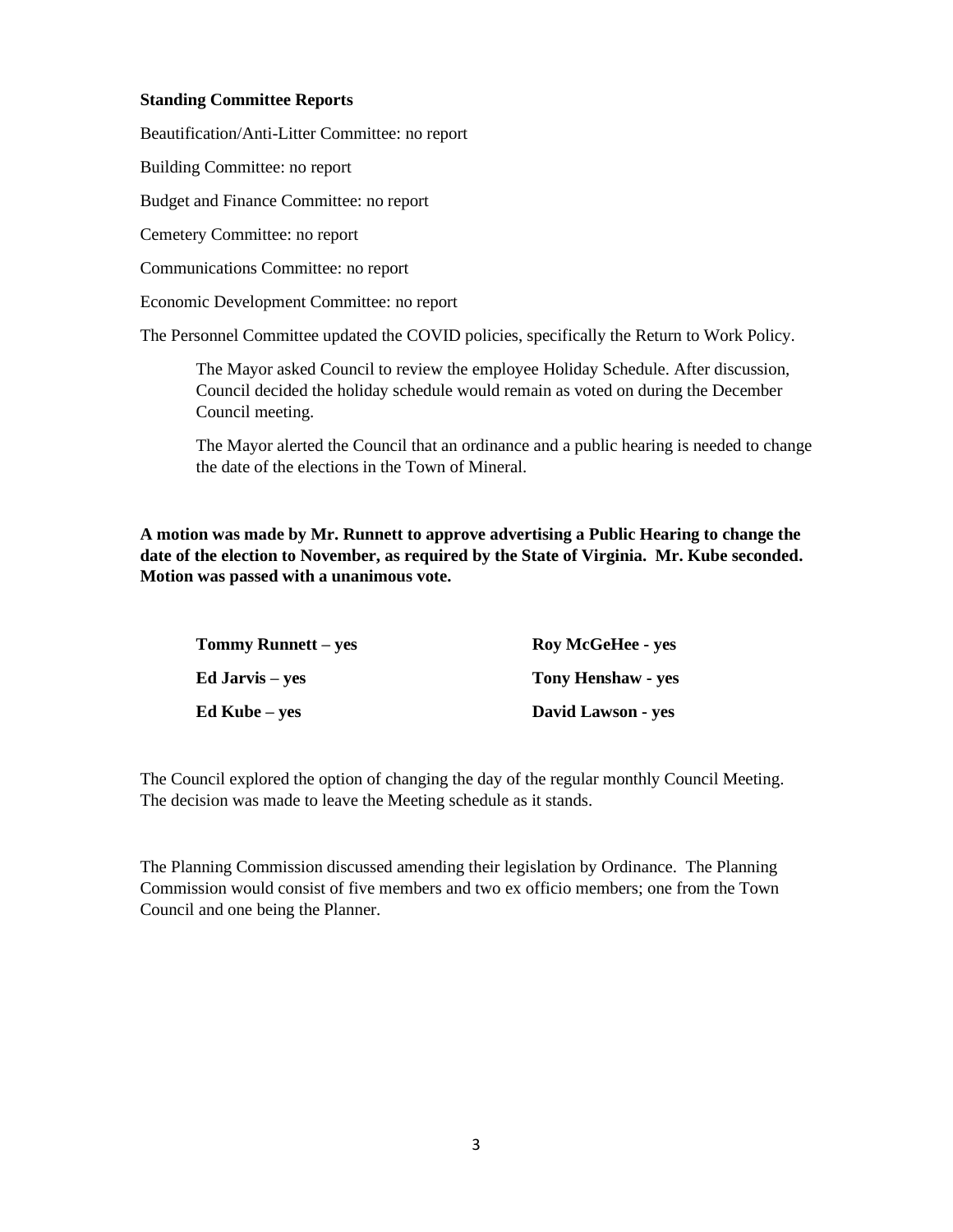**A motion was made by Mr. Jarvis to advertise for a Public Hearing to vote on the Ordinance change to the Planning Commission. Mr. Henshaw seconded. The Motion was passed with a unanimous vote.**

| <b>Tommy Runnett</b> – yes | <b>Roy McGeHee - yes</b>  |
|----------------------------|---------------------------|
| <b>Ed Jarvis</b> – yes     | <b>Tony Henshaw - yes</b> |
| Ed Kube – yes              | David Lawson - yes        |

Mr. Lawson discussed the need to appropriate the second half of the annual budget.

**A motion was made by Mr. Lawson to appropriate the second half of the annual budget. Mr. Kube seconded. The motion was passed with a unanimous vote.**

| <b>Tommy Runnett</b> – yes | <b>Roy McGeHee - yes</b>  |
|----------------------------|---------------------------|
| <b>Ed Jarvis</b> – yes     | <b>Tony Henshaw - yes</b> |
| <b>Ed Kube</b> – yes       | David Lawson – yes        |

**Motion was made by Mr. Lawson to go into closed session 2.2-3711A8 for the discussion of hiring an Interim Town Manager. Mr. Jarvis seconded. Motion was passed with a unanimous vote.**

| <b>Tommy Runnett</b> – yes | <b>Roy McGeHee - yes</b> |
|----------------------------|--------------------------|
| <b>Ed Jarvis</b> – yes     | Tony Henshaw - yes       |
| Ed Kube – yes              | David Lawson - yes       |

**Go back into open session**

**Motion was made by Mr. Jarvis to reconvene and certify that only the matters identified in the motion to go into closed meeting were heard, discussed or considered. Mr. Lawson seconded. Motion was passed with a unanimous vote.**

| <b>Tommy Runnett</b> – yes | <b>Roy McGeHee - yes</b>  |
|----------------------------|---------------------------|
| <b>Ed Jarvis</b> – yes     | <b>Tony Henshaw - yes</b> |
| <b>Ed Kube</b> – yes       | <b>David Lawson - yes</b> |